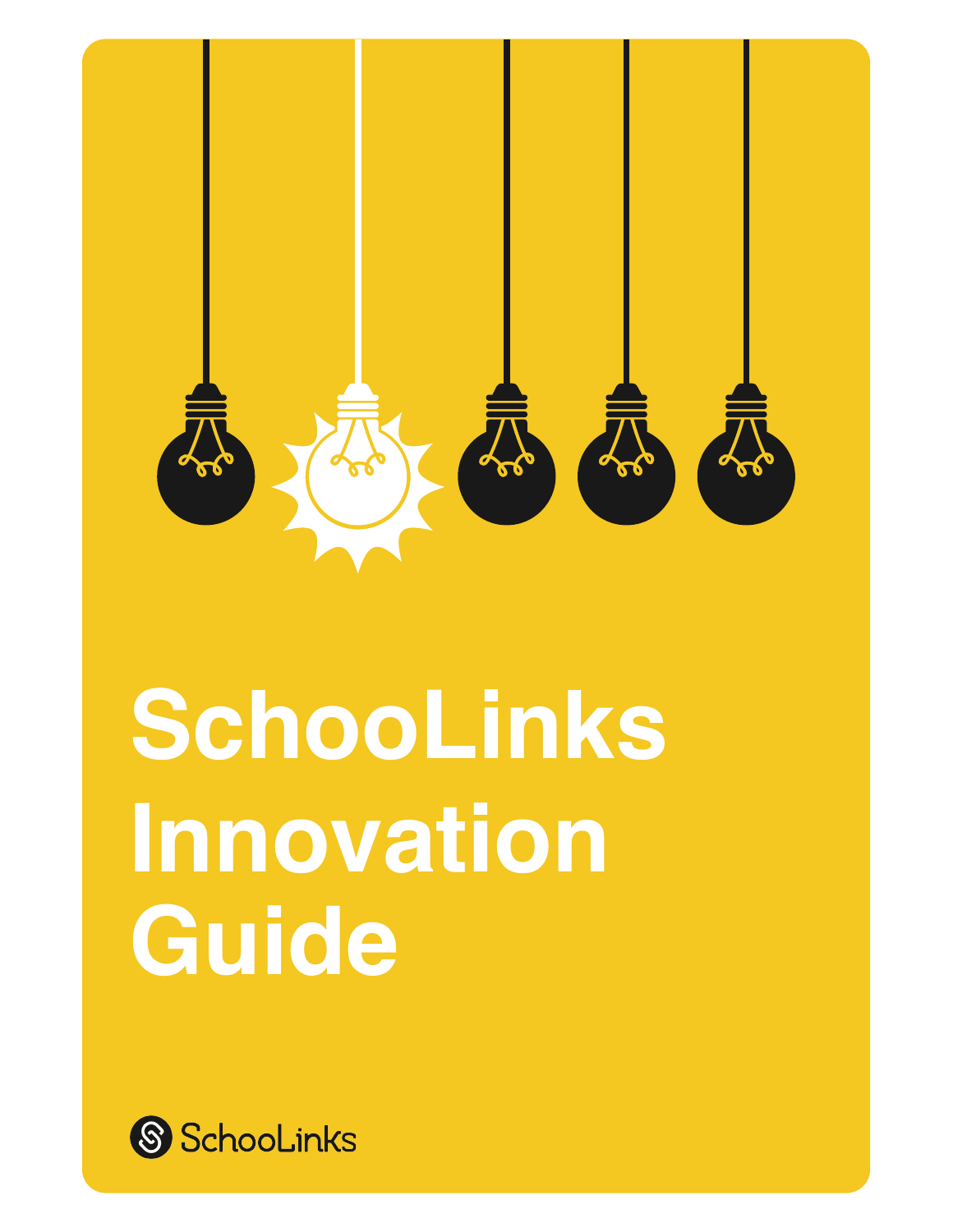### **It's Time for Something New**

Implementing CCR program standards isn't new  $-$  as a school district, you've been doing it for decades. On the other hand, *innovating* a CCR program is a relatively new concept (even though it really shouldn't be).

You know that the world students are graduating into looks a lot different than it did decades ago. You can say the same about the economic, cultural, and social landscape, too. Your student's needs are changing.

**So why hasn't the CCR technology at their fingertips changed alongside them?**



**!**

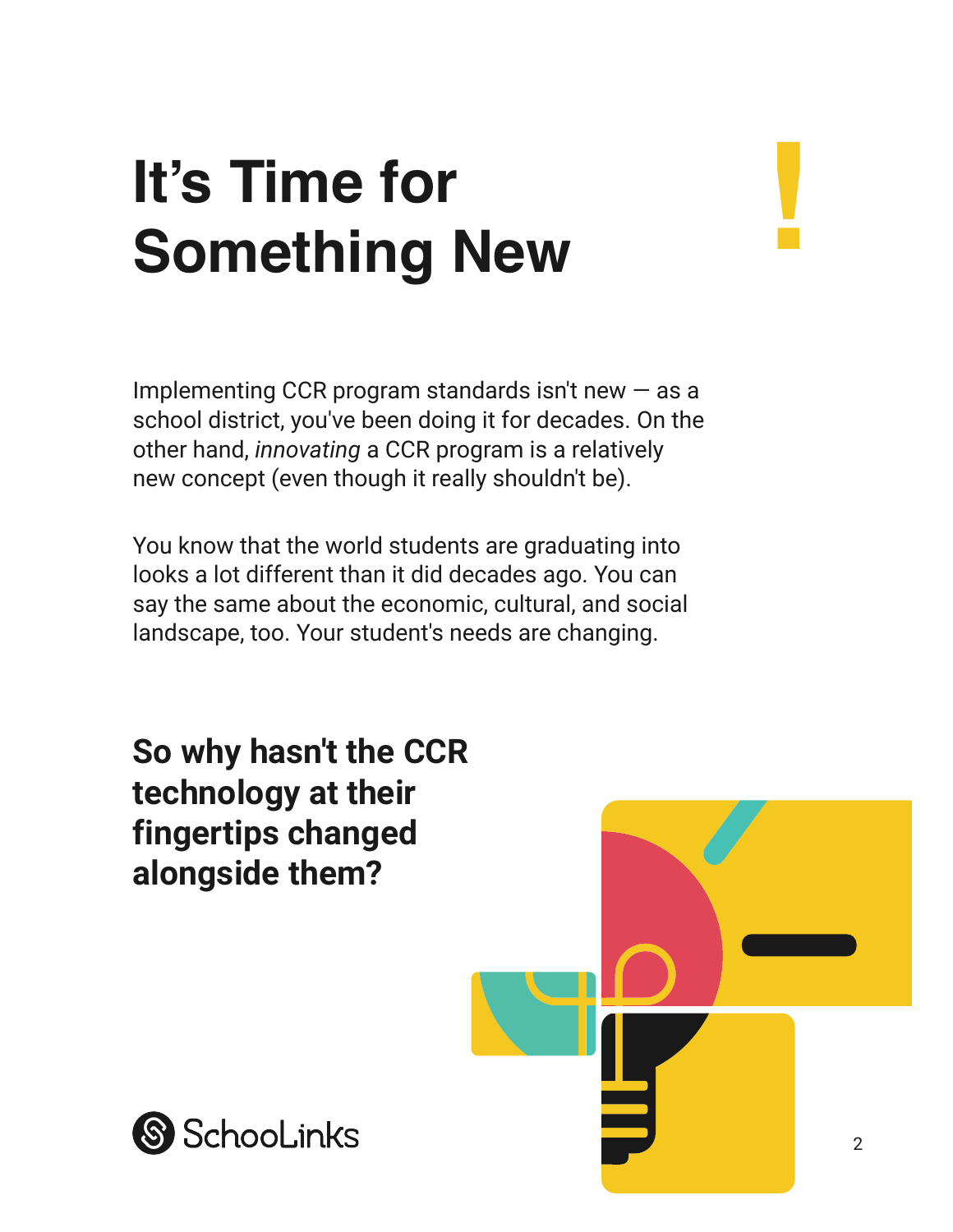#### **The CCR platform you use probably looks a little like this:**



**When what your students need looks a lot more like this:**

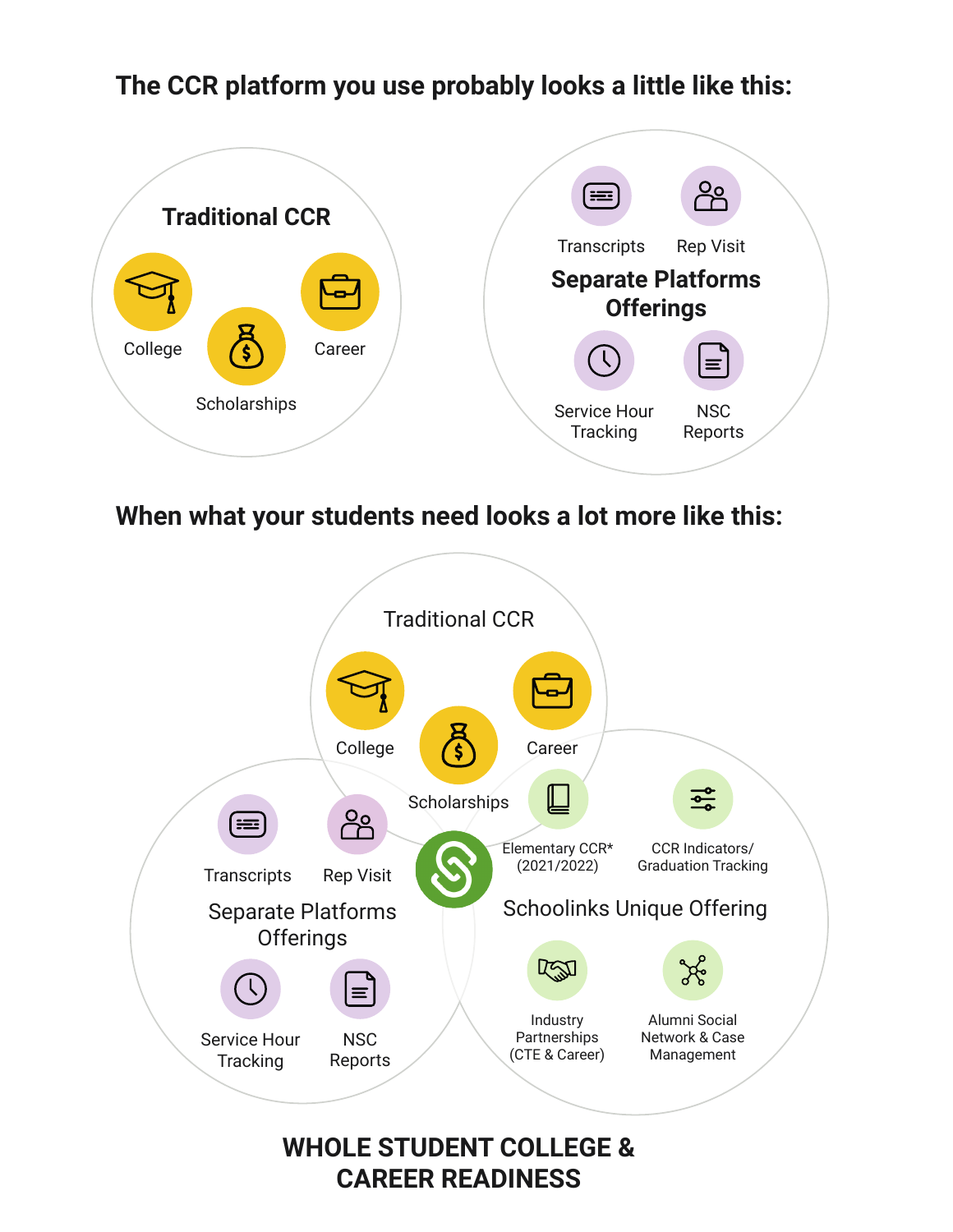### **5 Innovations for 2021**

### **[01](#page-4-0)**

**A ROBUST EXPERIENCE AT ANY AGE**

### **[02](#page-6-0)**

**TECHNOLOGY THAT REWARDS STUDENT OWNERSHIP**

### **[03](#page-8-0)**

**A BROADER FOCUS THAT SEES EVERY OUTCOME AS WORTHWHILE**

### **[04](#page-10-0)**

**CREATING INTER-MUTUALBENEFITS BETWEEN COMMUNITY PARTNERS AND STUDENTS**

## **[05](#page-12-0)**

**TURNING COMPLIANCE ACTIVITIES INTO MEANINGFUL, ACTIONABLE DATA**

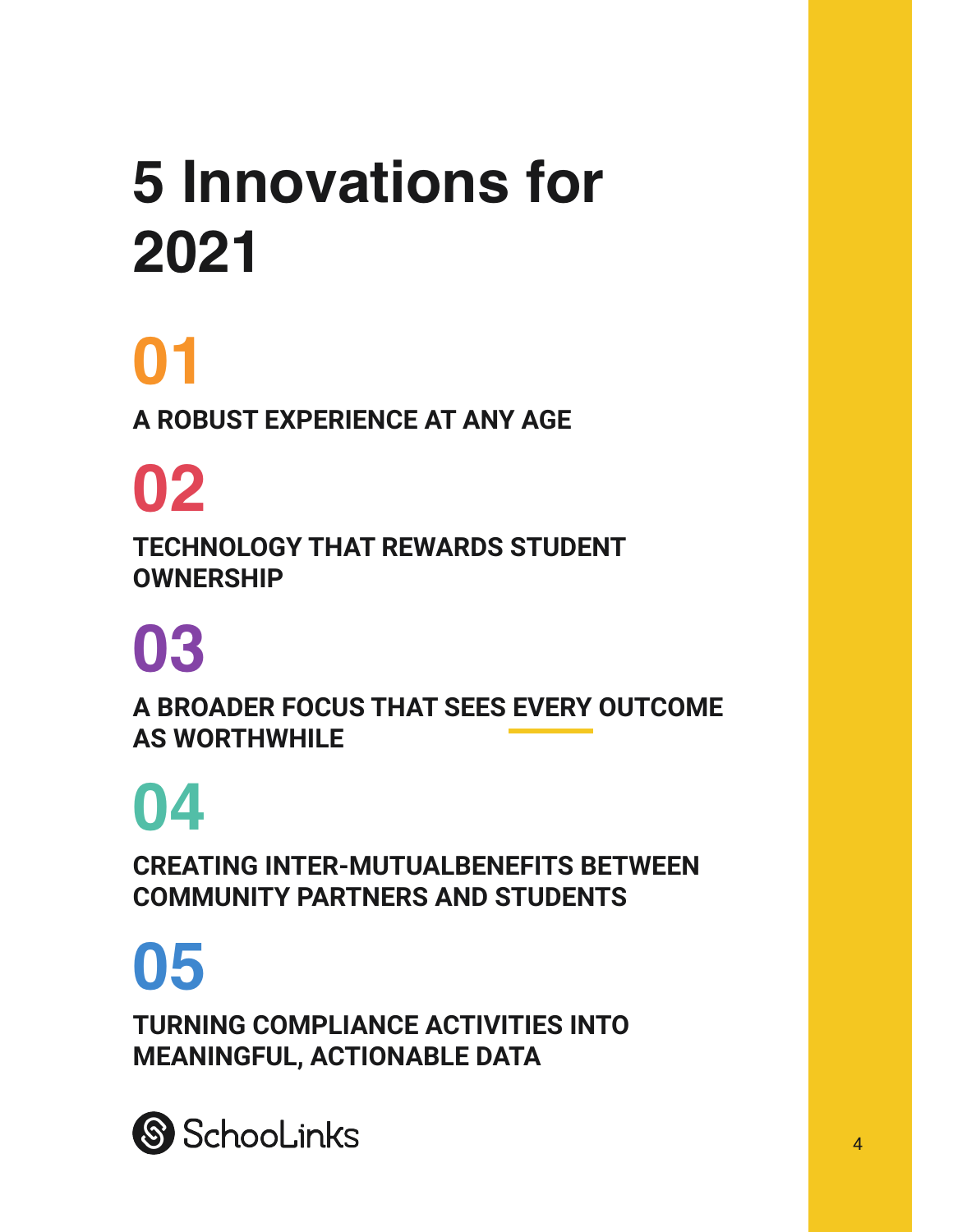### <span id="page-4-0"></span>**A ROBUST EXPERIENCE AT ANY AGE 01**

College and career readiness is a marathon, not a sprint. But for some reason, educators, counselors, and students are all expected to work within a short window of 4-6 years to create an outcome that's actually the result of an entire lifetime of factors and experiences.

#### **When school districts add an SEL program to their curriculum, they see, on average:**





A return of \$11 for every \$1 spent on SEL programming

An innovative CCR program reflects that reality. It begins in Kindergarten and extends beyond graduation day. Developmentally appropriate SEL programs lay the foundation for positive outcomes throughout students' primary and secondary education experiences, while alumni engagement opens up opportunities for meaningful representation and community networking.

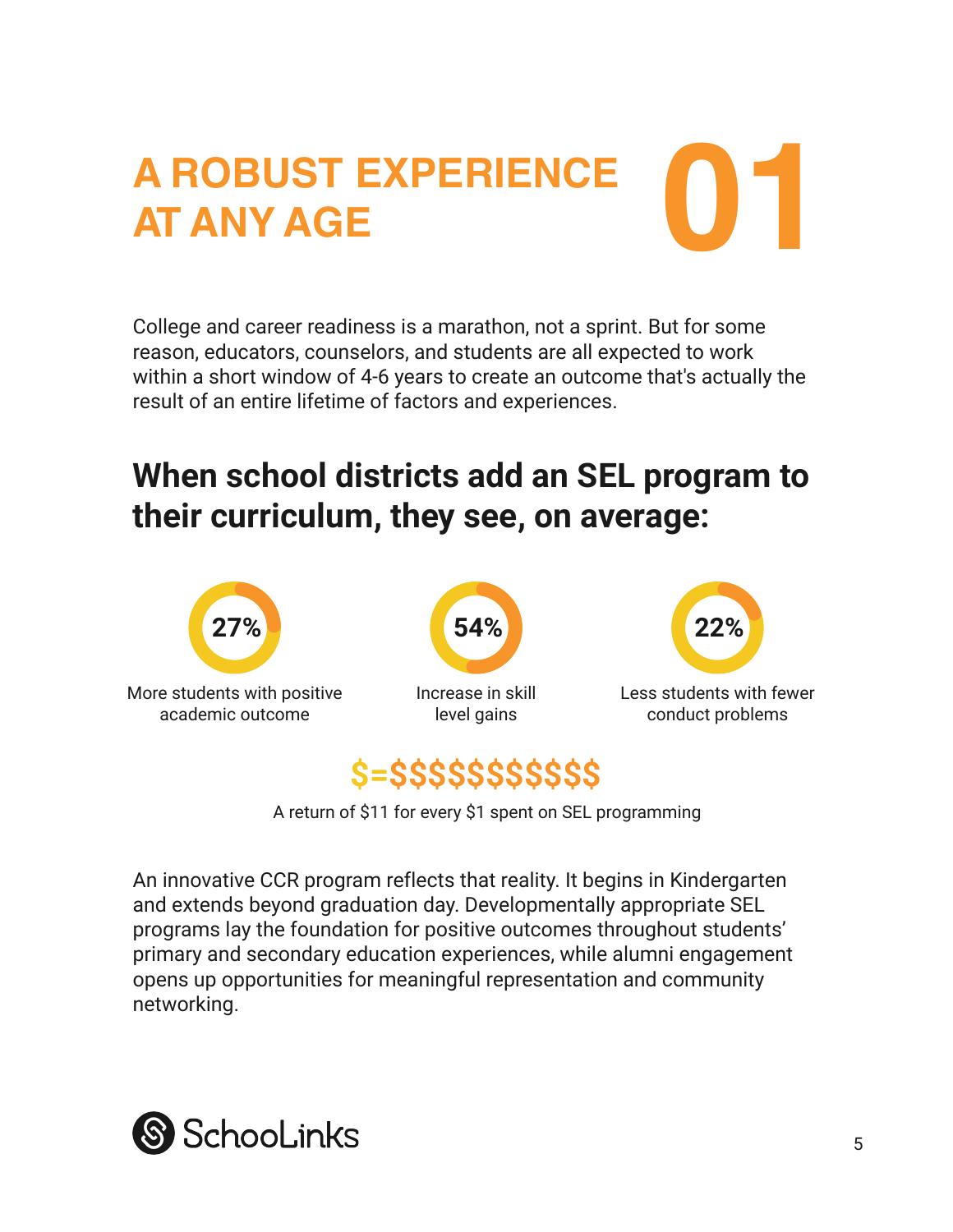Connecting both to a traditional CCR program makes it possible to track historic student outcomes and create continuous improvements for generations to come.



SchooLinks is the first CCR that begins in Kindergarten with SEL programming.



Developed by educators and interventionists.



It also takes alumni relations out of siloes and spreadsheet labyrinths by providing networking and engagement portals all within the same CCR platform.



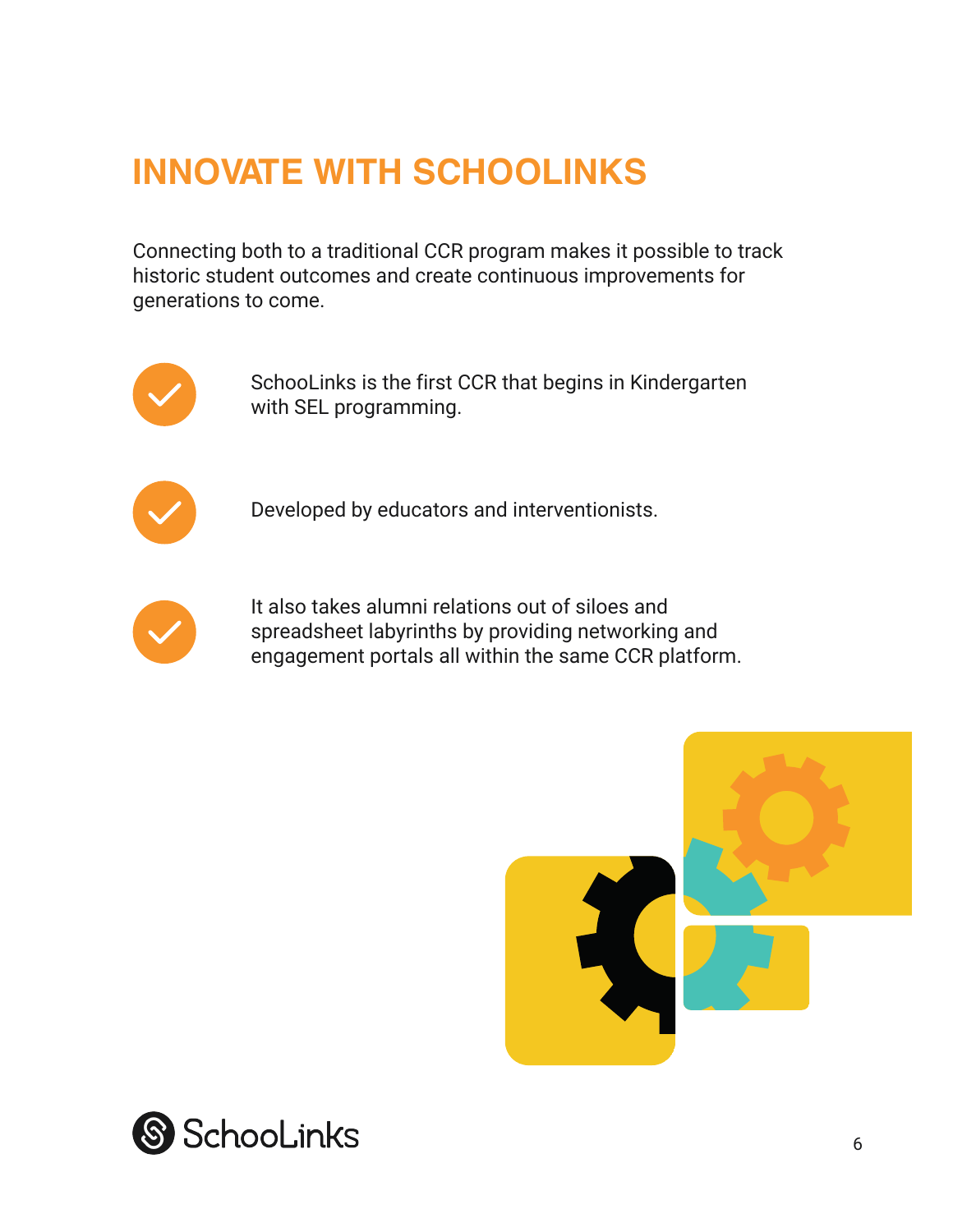#### <span id="page-6-0"></span>**12 TECHNOLOGY THAT COLOREY THAT REWARDS STUDENT OWNERSHIP**



When CCR initiatives feel like drudgery, that's how students will treat them. Students can't benefit from programs if they see those programs as barely tolerable busywork at best and something to be dreaded — and therefore ignored — at worst. Just because something should be taken seriously doesn't mean it has to be colorless or tedious to navigate.



**96%** of students reported gamification in education technology increased their interest and skill acquisition in goal achievement activities.

No one looks forward to filing their taxes, but the technology we've come to take for granted has at least made the process easy to follow and understand. If the only available option were a piece of scratch paper and a complicated IRS form, barely anyone would be able to stand it at all.

But that's what most CCR platforms expect of the students they're meant to serve. Planning for the future can be exciting, so why not get kids excited about it? An innovative program serves up an engaging user experience that's engaging and familiar enough to make the process of choosing a path accessible and  $-$  dare we say it  $-$  fun to do.

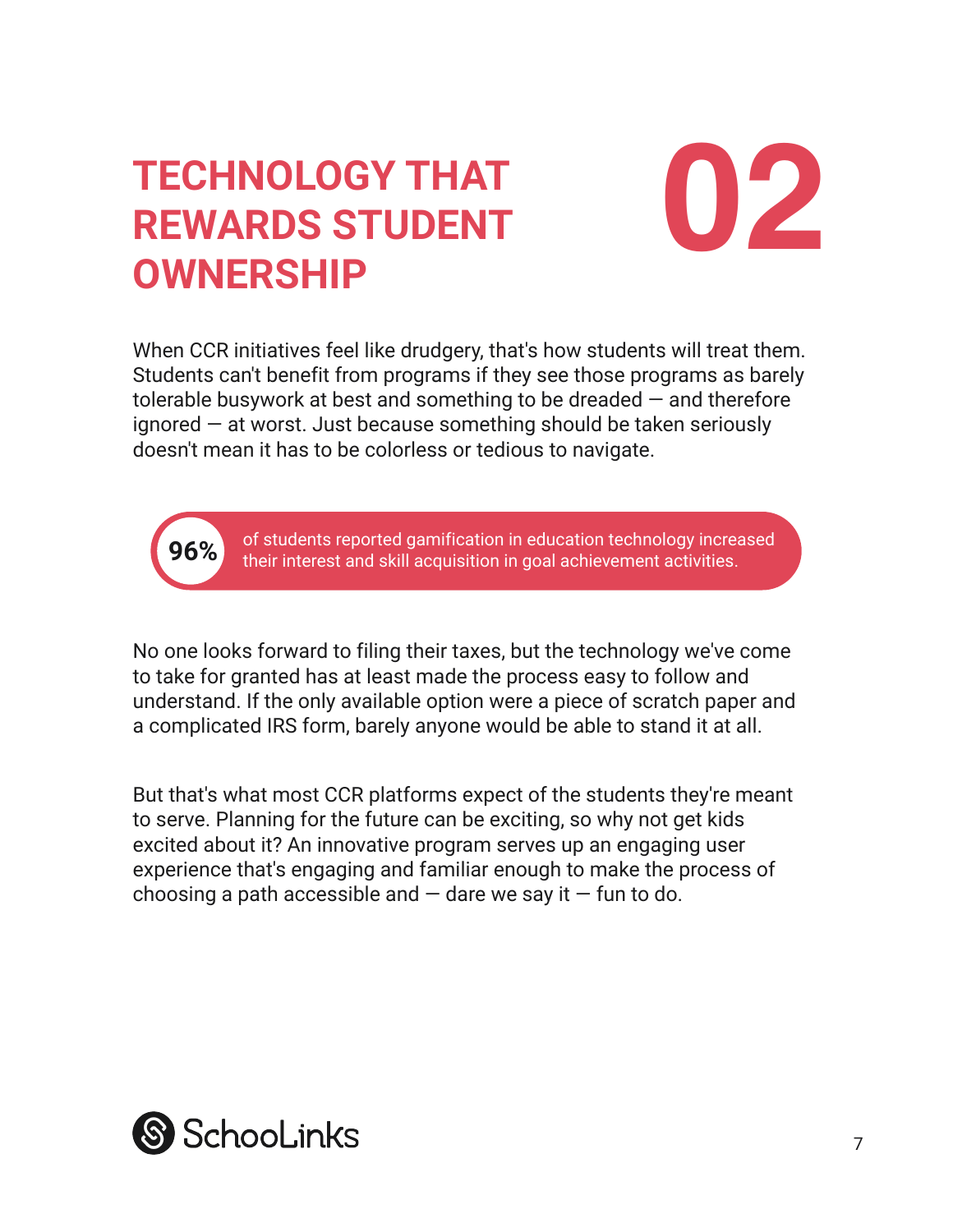Imagine a scenario where you aren't forced to drag students into experiences that don't resonate with them. Innovation makes that scenario possible, and it's one where those same students seek out opportunities to explore even more about what interests and excites them  $-$  all on their own.



SchooLinks' interface mimics the experience students have come to expect from the apps and technology they use every day.



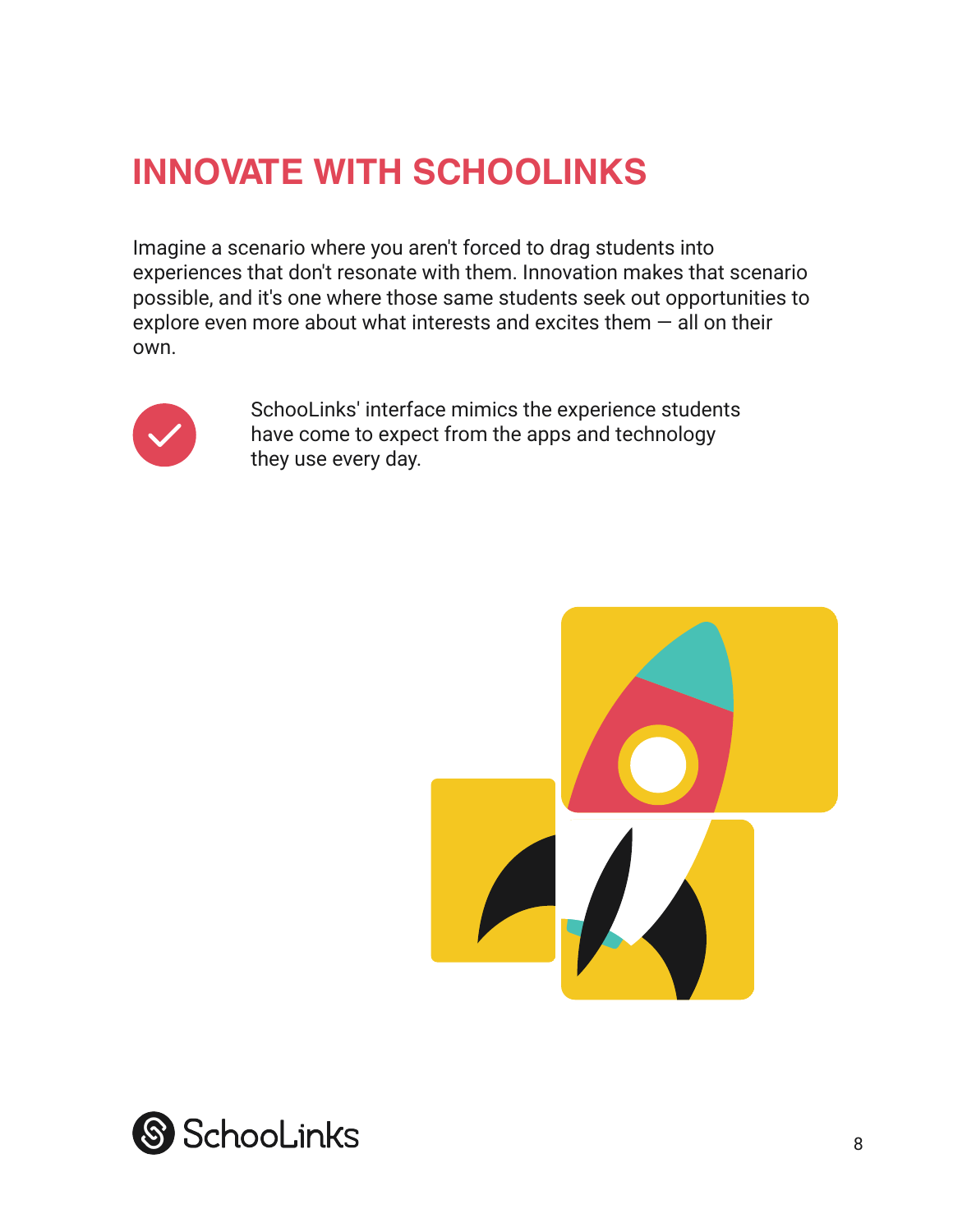### <span id="page-8-0"></span>**03 A BROADER FOCUS THAT SEES EVERY OUTCOME AS WORTHWHILE**

Traditionally, enrollment and graduation from a four-year college or university have been considered the gold standard in positive student outcomes. Over time, that focus has narrowed even further to accommodate the concept of "prestige" institutions of higher education. CCR platforms have come to reflect the narrowness of that desired outcome.



Over 30 million jobs that don't require a college education pay \$55K or more a year

For some students, chasing (and attaining) an Ivy League education is the perfect pathway. Others might require a more nuanced approach to finding a college that will fit their skills and desired outcome just right. Then there are the groups that might benefit from an advanced Associate's degree through an early college high school program followed by professional certification. And what about the students who have their sights set on a military career? How about those who have the work ethic to pursue training in skilled labor fields right after graduation, bringing their much-needed expertise to companies like Tesla and industries like healthcare and construction?

Each of them deserves the same kind of attention, preparation, and guidance. Innovating CCR within a school district means prioritizing this kind of equity.

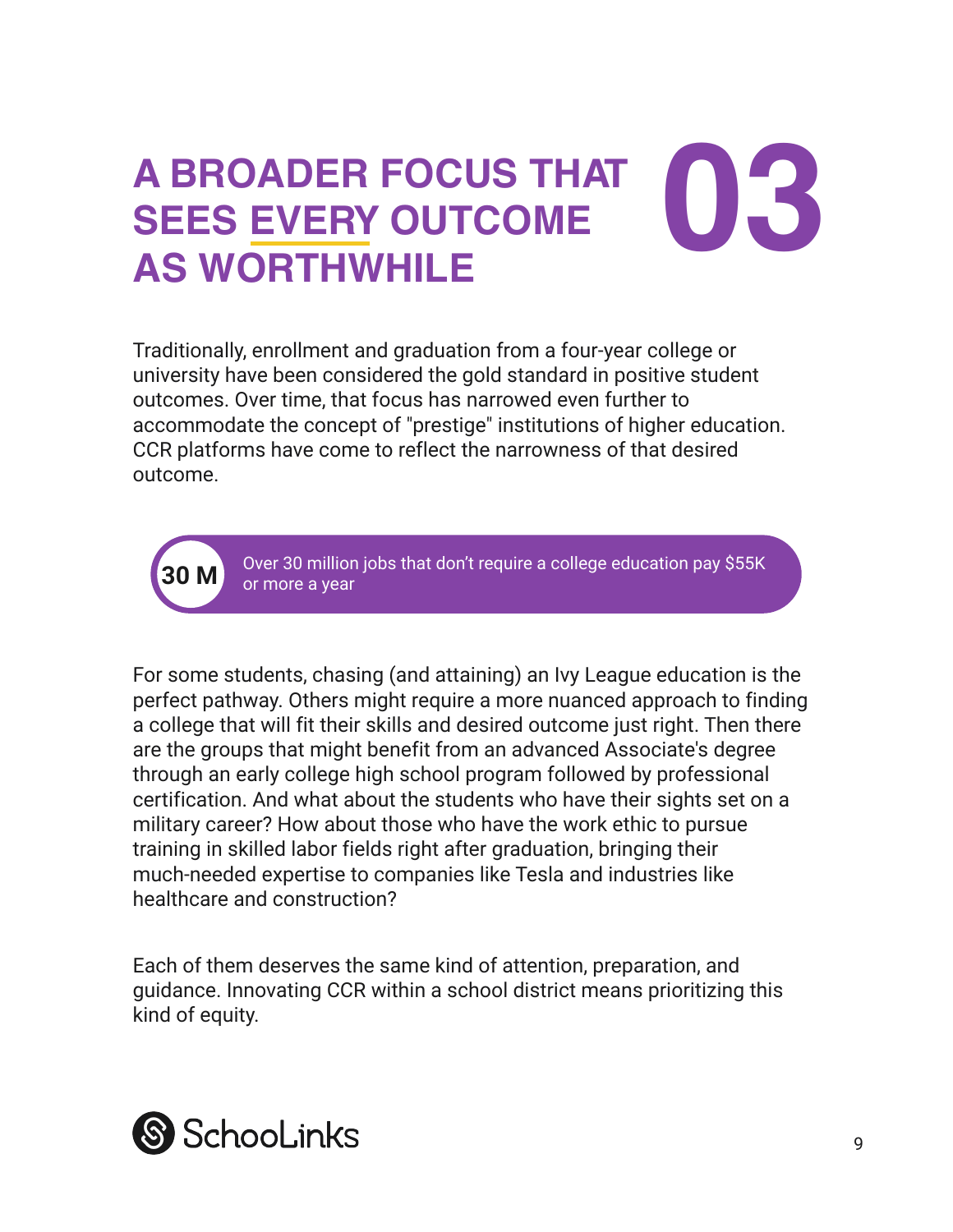There are near-infinite possible combinations of education, training, and work experience to meet students where they are and help them where they want to go. CCR tools and tech should reflect that.



Equitable experiences are something we've codified directly into the experience we provide.



We don't create a hierarchy of desired outcomes and expect students to conform to them.



Instead, we work from the beginning to understand students as individuals, destigmatize pathways that don't focus on college and consider the entire spectrum of possible experiences, including military enlistment.



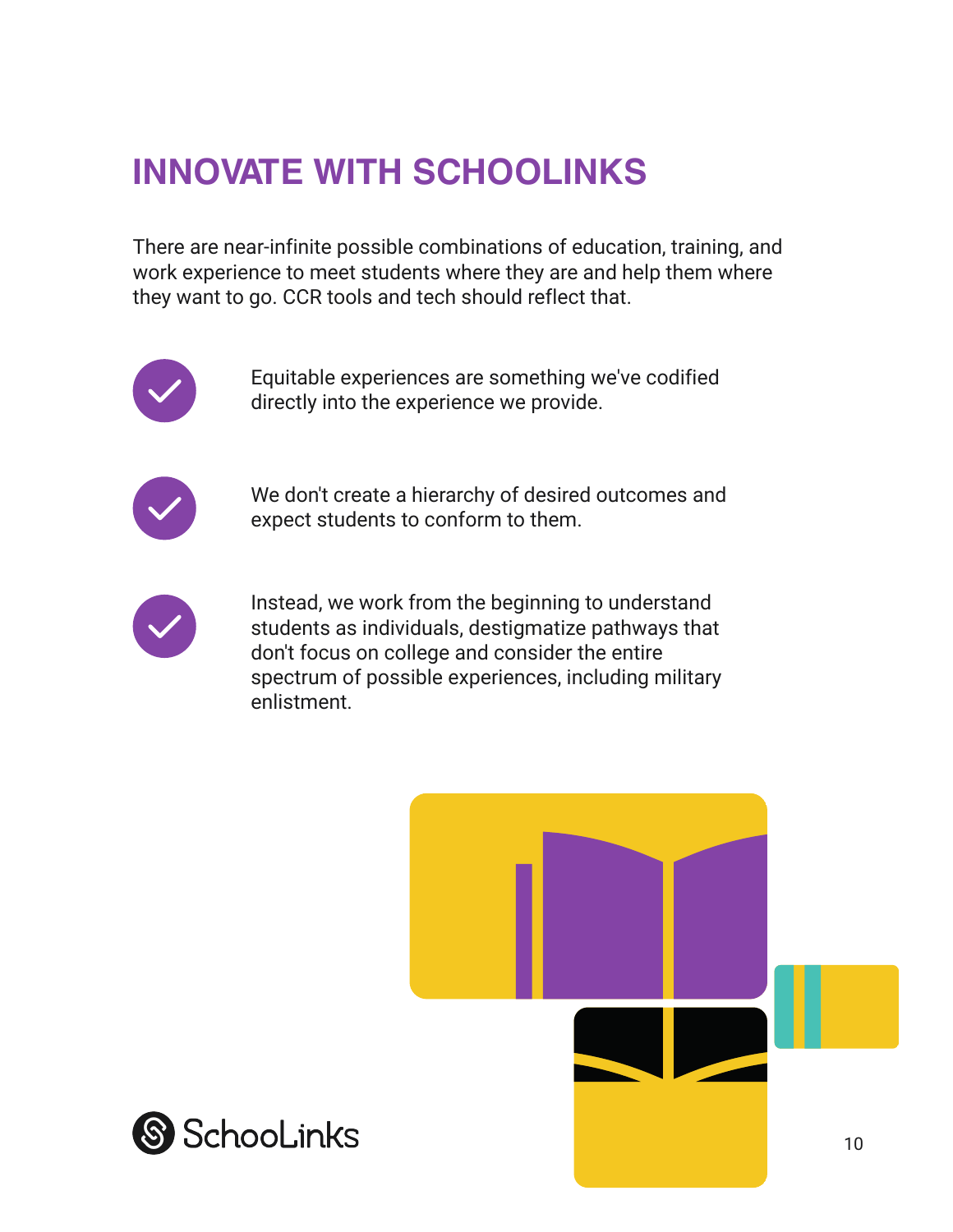# <span id="page-10-0"></span>**O44 INTER MUTUAL BENEFITS<br>
BETWEEN COMMUNITY<br>
PARTNERS AND STUDENTS BETWEEN COMMUNITY**

Positive outcomes, no matter which path leads to them, require more than just students' investment to come to fruition. Enlisting community members' expertise  $-$  whether they are potential employers or college representatives  $-$  is a critical step along all of those paths. Whether it's a matter of supplying talent or cultivating a better understanding of what rising first-year college students are looking for in a school, industry and education partners have a lot to gain from participating in college and career readiness.

Innovative programs recognize that these relationships are inter mutual and remove hurdles that stand in the way of cultivating them. That means having access to a place to interact and opening up channels that facilitate communication. It means giving community partners a place to speak directly to the students they need to reach to use on their own terms.

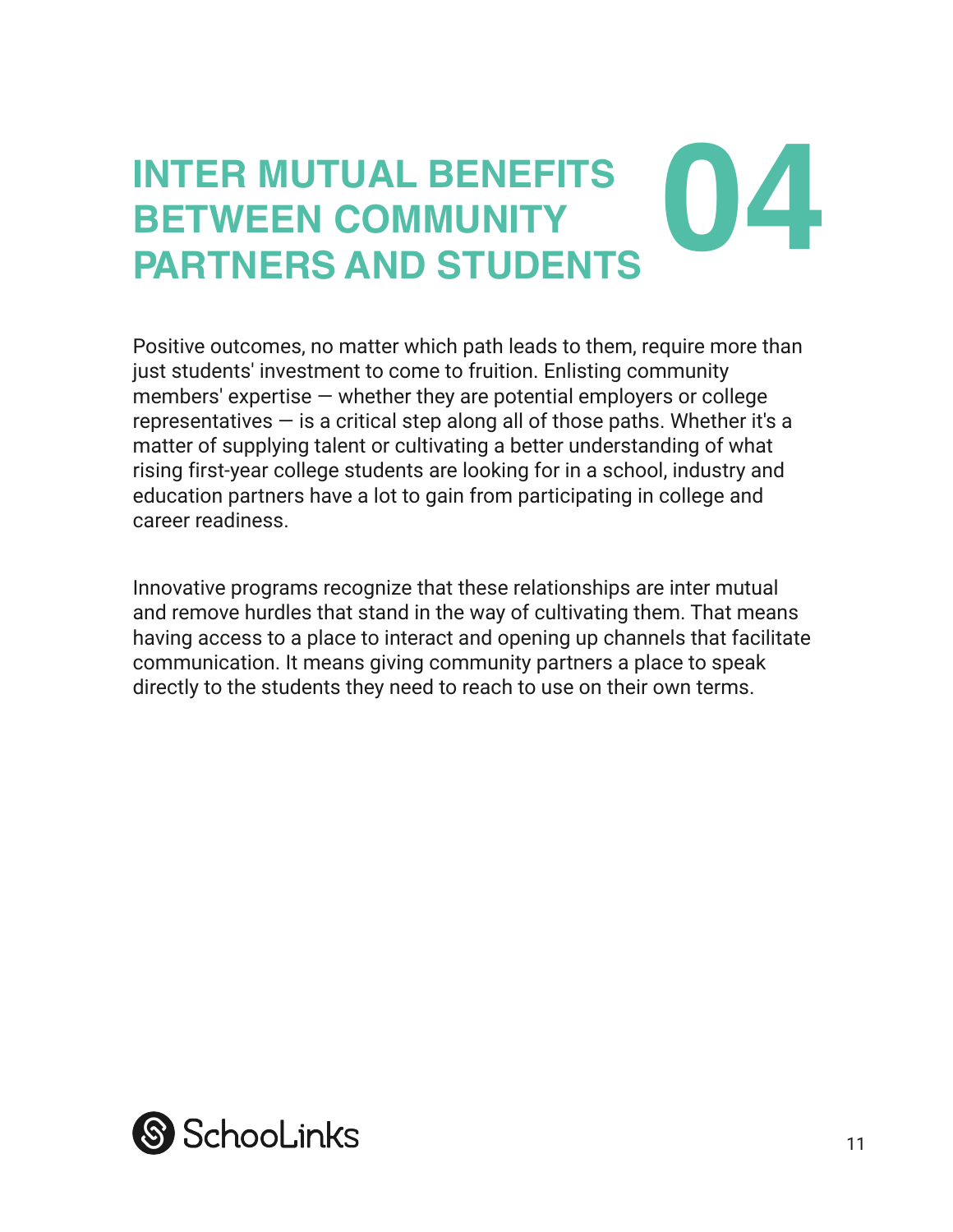Creating events — and tracking associated interest, attendance, and feedback should be simple for partners and district stakeholders.



Industry partners in your own community can connect directly with students via selfie videos and Q&As.



While college reps can create meaningful connections by coordinating visits directly on the platform.



Work with both to create events like FAFSA nights, information sessions, and job fairs  $-$  all on the same platform.



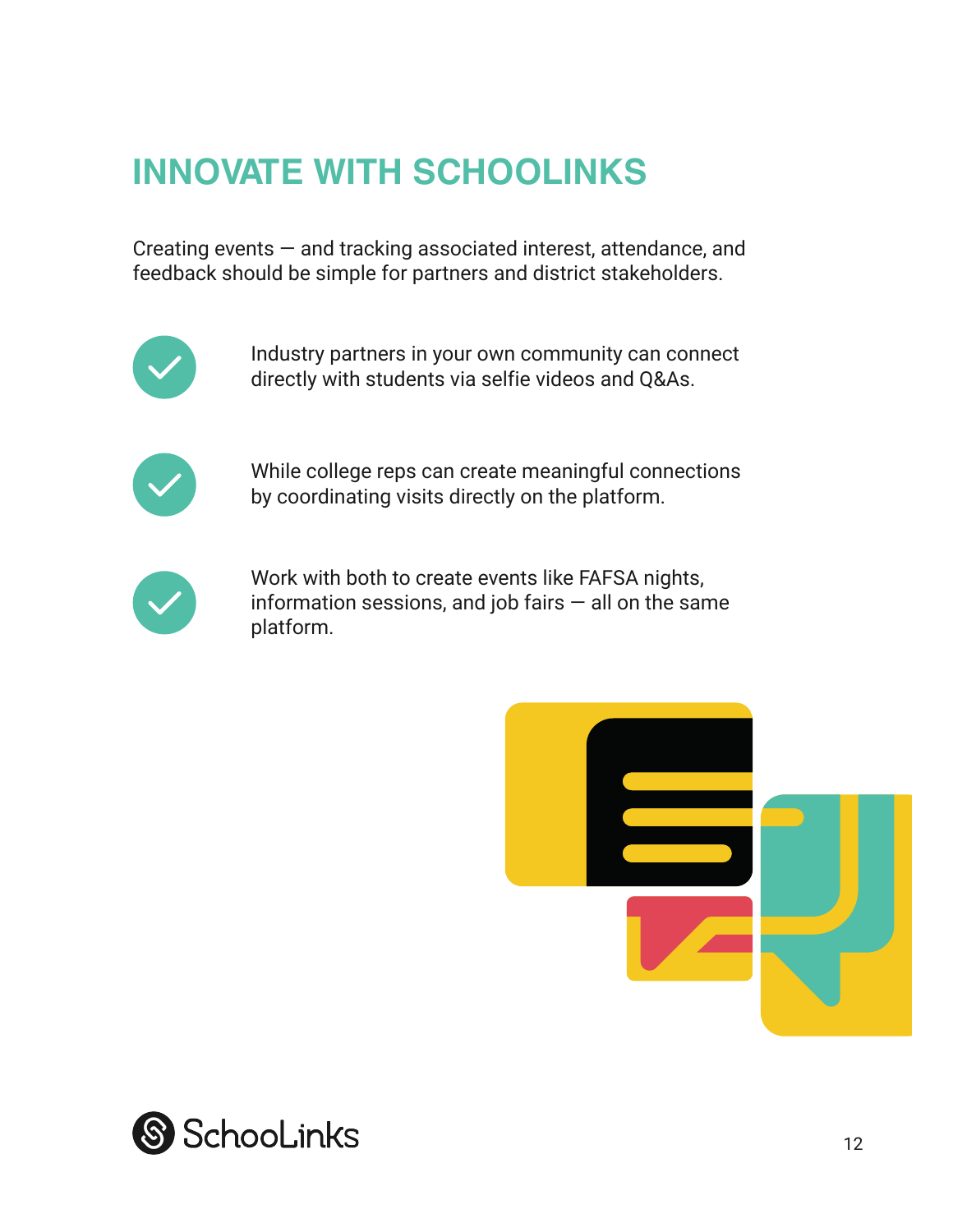### <span id="page-12-0"></span>**TURNING COMPLIANCE 105 ACTIVITIES INTO ACTIONABLE DATA**

Compliance activities are in place to keep students from falling through the cracks. Sometimes, they create a paradox instead. Guidance counselors and educators, a powerful force in better student outcomes, often have to function as data entry clerks instead of applying their expertise where it's needed most, and students fall through the cracks anyway. If both could operate in tandem instead of opposition, maybe the "cracks" we hope to keep students away from could shrink significantly.

Innovating CCR to make compliance measurement easy  $-$  and to generate robust data in real-time as students move through activities — prioritizes student outcomes over ticking a set of boxes.

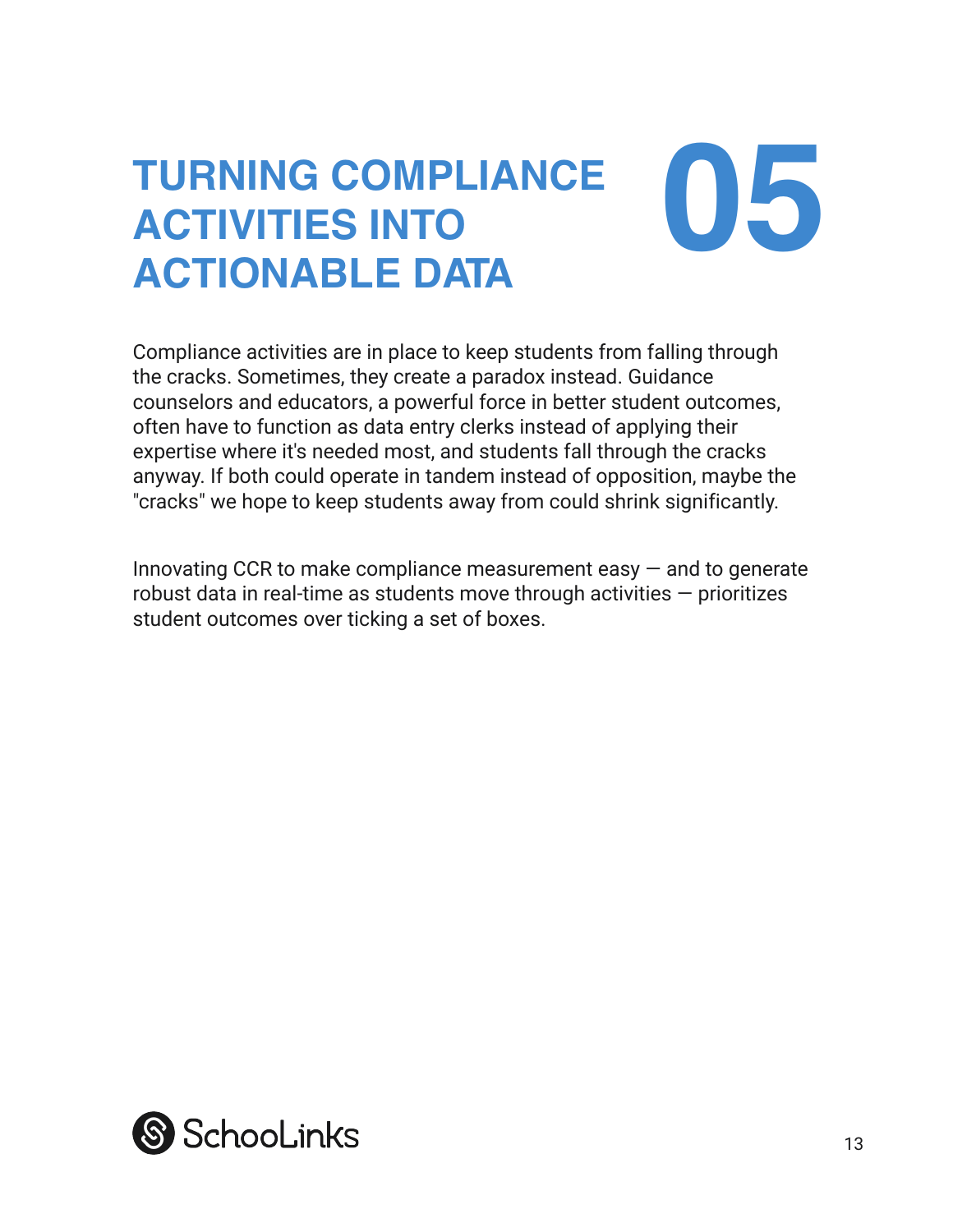

As students complete assessments and learning modules in SchooLinks, counselors can track their real-time progress.



See a caseload snapshot, or drill down by school, grade, or to the individual student level.



Early intervention? Easy.



Historical data tracking? No problem.



Make data work for you, not the other way around.